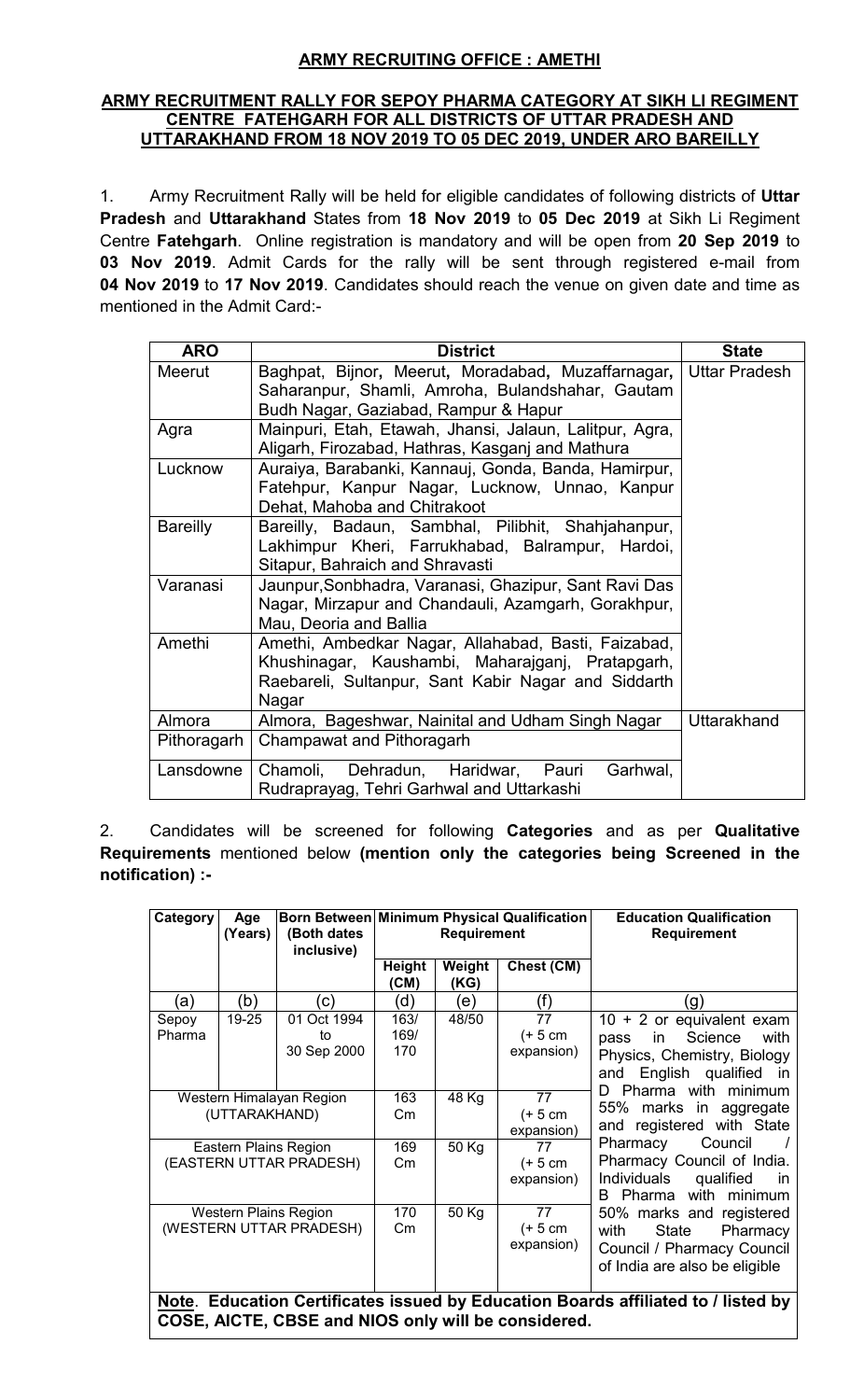# **Special Instructions (if any) (Example)**

1. Min Wt 48 Kg for candidates belonging to Kandi Area. Candidates belonging to Kandi Area to bring Kandi Area cert signed by SDM.

| <b>Special Physical Standards (As applicable)</b>                                                                                                                                     |                        |                       |                       |  |  |  |
|---------------------------------------------------------------------------------------------------------------------------------------------------------------------------------------|------------------------|-----------------------|-----------------------|--|--|--|
| <b>Class / Category</b>                                                                                                                                                               | <b>Height</b><br>(Cms) | Weight<br>(Kgs)       | <b>Chest</b><br>(Cms) |  |  |  |
| Ladakhi                                                                                                                                                                               | 157                    | 50                    | 77                    |  |  |  |
| Gorkhas both Nepalese and Indian                                                                                                                                                      | 157                    | 48                    | 77                    |  |  |  |
| Candidates from Andaman and Nicobar Islands,<br>Lakshadweep Group Including Minicoy                                                                                                   |                        |                       |                       |  |  |  |
| <b>Settlers</b><br>(i)                                                                                                                                                                | 165                    | 50                    | 77                    |  |  |  |
| (ii)<br>Locals                                                                                                                                                                        | 155                    | 50                    | 77                    |  |  |  |
| <b>Tribals of authorized Tribal Areas</b>                                                                                                                                             | 162                    | 48                    | 77                    |  |  |  |
| @ Relaxation in Physical Standards                                                                                                                                                    |                        |                       |                       |  |  |  |
| Category                                                                                                                                                                              | <b>Height</b><br>(Cms) | <b>Chest</b><br>(Cms) | Weight<br>(Kgs)       |  |  |  |
| Sons of Servicemen (SOS) / Ex-Servicemen<br>(SOEX)/ War Windows (SOWW) / Widows of Ex-<br>Servicemen.                                                                                 | $\overline{2}$         | 1                     | $\overline{2}$        |  |  |  |
| Adopted son / son-in-law of a War Widow, if she<br>has no son including a legally adopted son of<br>Serving Soldier / Ex-Servicemen                                                   | $\overline{2}$         | 1                     | $\overline{2}$        |  |  |  |
| Outstanding Sportsmen (International / National /<br>State / District level having secured 1 <sup>st</sup> / 2 <sup>nd</sup><br>Position in last two years)                           | $\overline{2}$         | 3                     | 5                     |  |  |  |
| @ Note - Relaxation in Physical Standards is either for wards of servicemen /<br>ex servicemen or sportsmen (not both) and is in addition to the Special<br><b>Physical Standards</b> |                        |                       |                       |  |  |  |

3. Candidates will be tested as stated below :-

| <b>Physical Fitness Test (At Rally Site)</b>                                                                                                                                                                                                                                                     |              |                |              |                   |                    | <b>Remarks</b>          |
|--------------------------------------------------------------------------------------------------------------------------------------------------------------------------------------------------------------------------------------------------------------------------------------------------|--------------|----------------|--------------|-------------------|--------------------|-------------------------|
| 1.6 Km Run                                                                                                                                                                                                                                                                                       | Beam (Pull   |                | 9 Feet       | Zig-Zag           |                    |                         |
|                                                                                                                                                                                                                                                                                                  |              | Ups)           |              | <b>Ditch</b>      | <b>Balance</b>     |                         |
| Group                                                                                                                                                                                                                                                                                            | <b>Marks</b> | Pull           | <b>Marks</b> |                   |                    |                         |
|                                                                                                                                                                                                                                                                                                  |              | Ups            |              |                   |                    |                         |
| Group $I - Uptill 5$ Min<br>30 Sec                                                                                                                                                                                                                                                               | 60           | 10             | 40           | <b>Need</b><br>to | Need to<br>Qualify | For<br>Sep<br>Pharma    |
| Group $II - 5$ Min 31 Sec<br>to 5 Min 45 Sec                                                                                                                                                                                                                                                     | 48           | 9              | 33           | Qualify           |                    | candidates<br>only need |
|                                                                                                                                                                                                                                                                                                  |              | 8              | 27           |                   |                    | to qualify in           |
|                                                                                                                                                                                                                                                                                                  |              | $\overline{7}$ | 21           |                   |                    | PFT.                    |
|                                                                                                                                                                                                                                                                                                  |              | 6              | 16           |                   |                    |                         |
| <b>Physical Measurement (At Rally Site)</b>                                                                                                                                                                                                                                                      |              |                |              |                   |                    |                         |
| Physical measurements will be carried out as per the Physical<br>Standards listed at Para 2 above.                                                                                                                                                                                               |              |                |              |                   |                    |                         |
| <b>Medical Test</b>                                                                                                                                                                                                                                                                              |              |                |              |                   |                    |                         |
| (a)<br>As per laid down medical standards at the Rally Site.                                                                                                                                                                                                                                     |              |                |              |                   |                    |                         |
| Unfit candidates will be referred to MH / CH / BH for specialist<br>(b)<br>Candidates referred for specialist review should present<br>review.<br>themselves to the nominated MH/CH/BH within 14 days of the referral<br>and report back to ARO for issue of admit card for CEE in case declared |              |                |              |                   |                    |                         |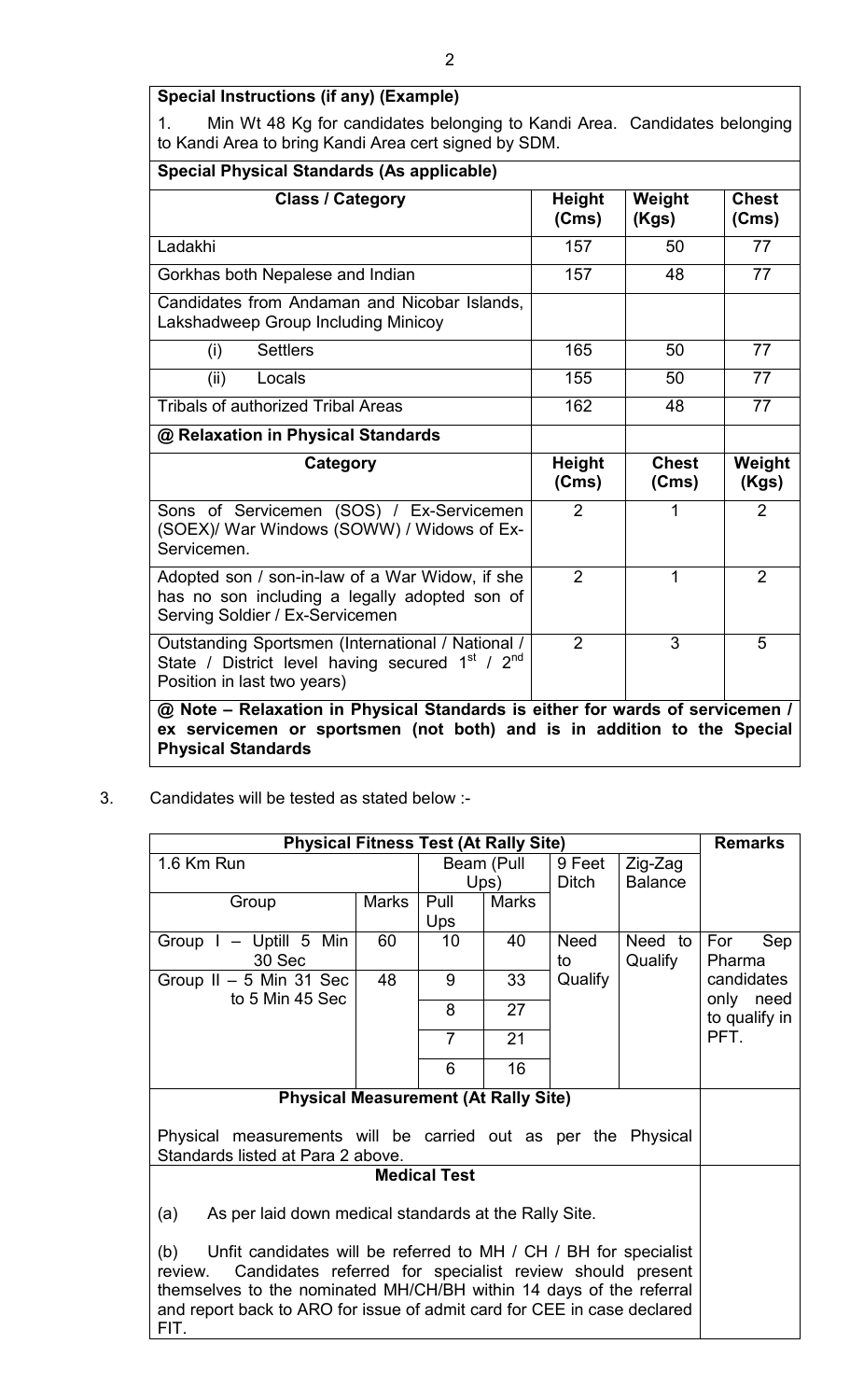#### **Written Test through Common Entrance Examination (CEE)**

(a) Will be conducted for medically fit candidates at nominated venue. Location, Date and time of written test will be intimated at rally site and through Admit Cards.

(b) Admit card for the CEE for the Rally Fit candidates will be issued at Rally Site itself.

(c) Admit card for the CEE for the Review Fit cases will be issued after getting medically fit by concerned specialist / specialists at MH / CH / BH.

4. Candidates are required to bring following documents / certificates in original with two attested photocopies with them to the rally site :-

(a) **Admit Card**. Printed with Laser Printer on good quality paper (Do not shrink the size).

(b) **Photograph**. Twenty copies of unattested Passport size colour photographs developed on good quality photographic paper in white background not more than three months old. Computer printouts / photoshopped photographs will **NOT** be accepted.

#### (c) **Education Certificates**.

(i) Education Certificates with marks sheet in original of all educational qualifications achieved by candidate i.e Matric / Intermediate / Graduation etc from recognized School / College / Board / University.

(ii) Provisional / online education certificate should be certified ink signed by the head of the educational institution of concerned Board / University.

(iii) Candidates with matric certificate from Open School should bring School Leaving Certificate countersigned by BEO / DEO.

(d) **Domicile Certificate**. Domicile Certificate with photograph issued by Tehsildar / District Magistrate.

(e) **Caste Certificate**. Caste Certificate affixed with photograph (Maharashtra State does not issue with photograph) of the candidate issued by the Tehsildar / District Magistrate.

(f) **Religion Certificate**. Religion Certificate issued by the Tehsildar/ SDM. (if religion as **"SIKH / HINDU / MUSLIM / CHRISTIAN"** is not mentioned in caste certificate).

(g) **School Character Certificate**. School Character Certificate issued by the School / College Principal / Headmaster, where the candidate last studied.

(h) **Character Certificate**. Character Certificate with photograph issued by Village Sarpanch / Municipal Corporation **within last six months.**

(j) **Unmarried Certificate**. Unmarried Certificate for candidates less than 21years of age with photograph issued by Village Sarpanch / Municipal Corporation **within last six months.**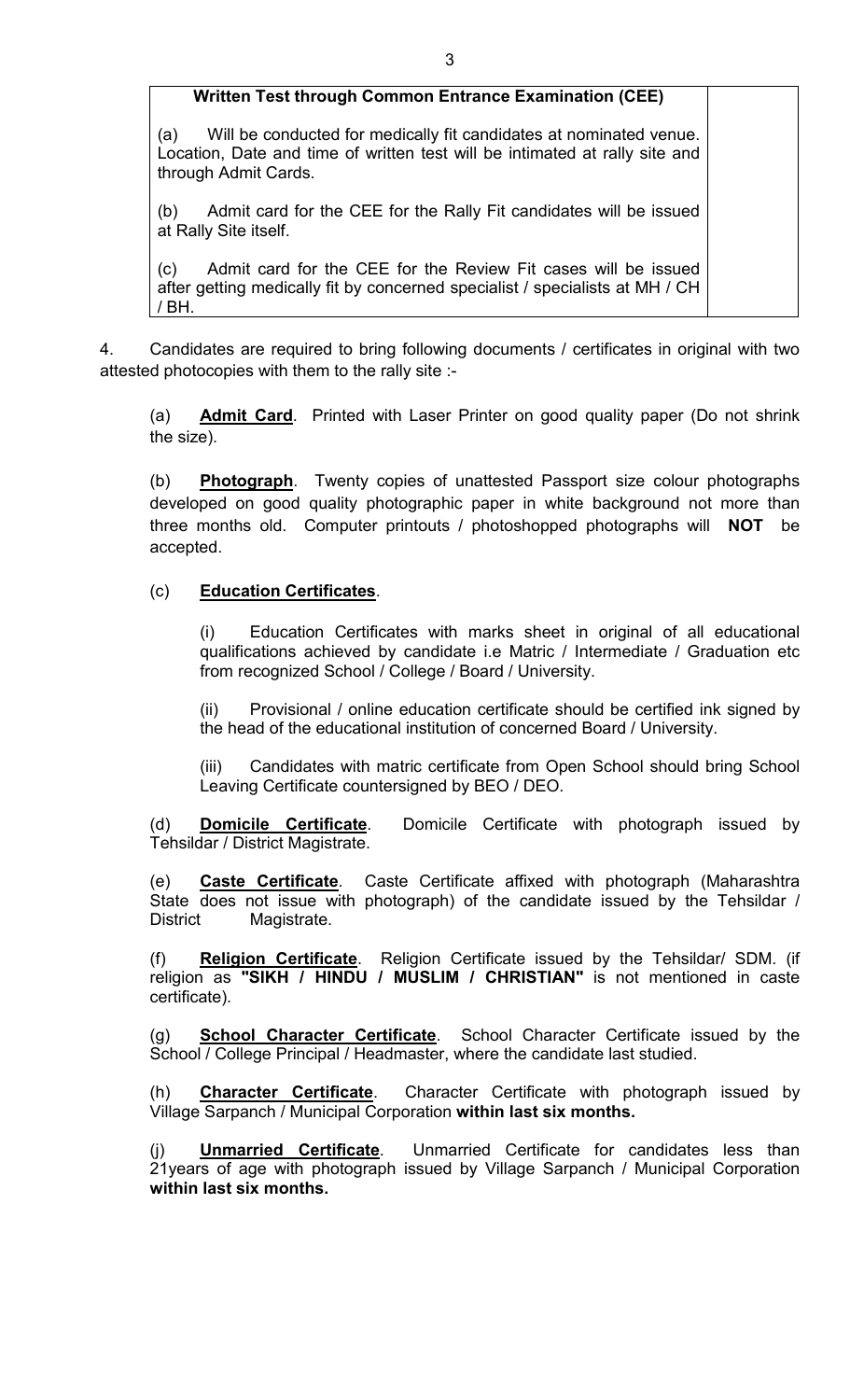Relationship certificate issued from respective Record Office only duly signed by Record Officer with Personal number, Rank, Name and particular of the Record Officer issuing the Relationship Certificate with office seal / stamp is endorsed.

(ii) A declaration to the affect as mentioned in the Affidavit on Ten Rupees Non-Judicial Stamp paper prepared by the ESM duly signed by 1st Class / Executive / Judicial Magistrate is required to be submitted by the candidate at rally site. **Format of affidavit attached as per Appx.**

(iii) Original Discharge Book of Ex-Serviceman also to be produced. Name and date of birth of the candidates must have been recorded in it.

#### (l) **Sports Certificate**.

(i) Sportsmen who have represented India at International level and State at National level within the last two years. For list of sports under which, relaxation in physical standards is admissible, attention is invited to **www.joinindianarmy. nic.in** website.

(ii) Sportsmen who have represented District at State level and University team or regional team at District level with 1st / 2nd position within last two years. Sports certificates should be with registration number and from govt recognized sports institutes / bodies as under :-

| aa)<br>Certificate | All Sr/ Jr National Championship -  | <b>Respective National</b><br>Federation.   |
|--------------------|-------------------------------------|---------------------------------------------|
| (ab)               | All State & Dist level certificates | Respective State Sports<br>Association.     |
| (ac)               | All University level certificate    | <b>Inter University Sports</b><br>Board     |
| (ad)               | All School level certificate        | All India School Games<br><b>Federation</b> |

(m) **Affidavit**. Duly signed by candidate on Rs 10/- Non-Judicial Stamp Paper as per specimen duly attested by notary will be submitted by candidate.

(n) **Single Bank A/C, PAN Card & AADHAR Card**. Single Bank A/C, PAN Card & Aadhar Card are mandatory documents for final enrolment for purpose of Pay & allowances and **Other social benefits scheme.**

5. **Special Instructions**. (Peculiar to Rtg Zone if any) (Example).

Samanya Niwas Praman Patra is required as per Govt of UP letter Number 157/ TEEN-77 (11) / 83 dt 18 Feb 2003.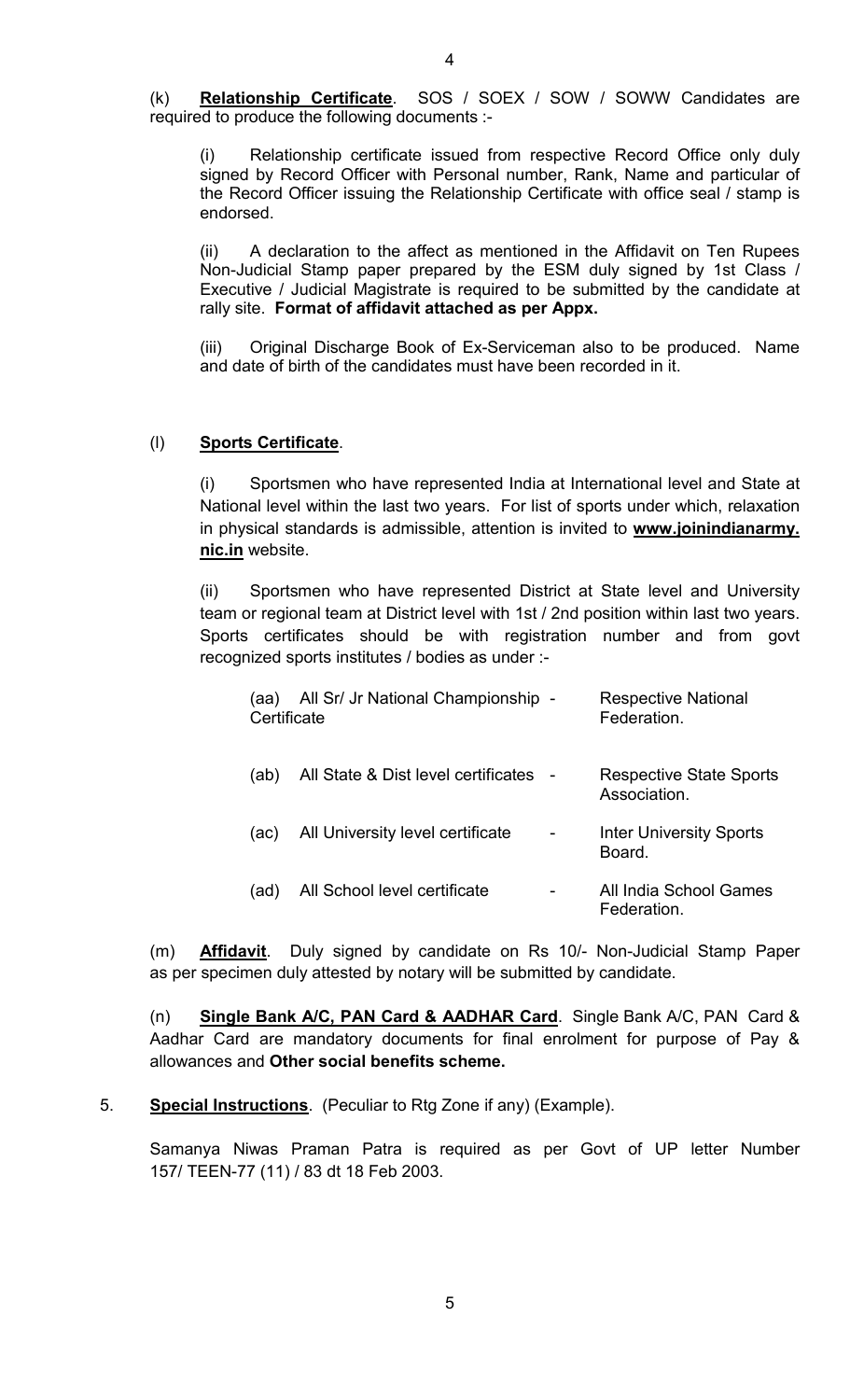### **Important Instructions**

6. **Administration**. Candidates are advised to bring sufficient eatables and drinking water with them since recruitment is a time consuming process.

7. **Candidates will be permitted entry into the rally site only on production of Admit Card in duplicate generated online through the official website www.joinindianarmy.nic.in. Anyone found with fake admit card will be handed over to Civil Police.**

8. **Recruitment into the army is a free service**. Candidates are advised not to pay bribe to anyone for recruitment as it is based purely on merit. Selection process during recruitment at all stages is computerized and transparent. Therefore, candidates are advised to be beware of touts as they cannot help them at any stage.

9. Candidates are advised to check their age & education criteria before participating in the rally. Candidates found under age / overage and not meeting education criteria will be disqualified.

10. Giving / taking bribe, production of bogus / fake certificates and indulging in unfair means is a criminal offence and liable for punishment under law.

11. Certificate with overwriting, tampering of seals or erasing/alteration of any type will not be accepted.

12. All documents submitted by the candidates are verified by government agencies before enrolment into Army. Strong legal action will be taken against individuals submitting fake documents. Even after recruitment, the service will be terminated if candidates are found to have produced fake documents or gave wrong information at the time of recruitment, despite the number of years of service individual may have rendered.

13. No compensation for Death / Injury / Loss etc during the rally and no travelling allowance / dearness allowance for journey is admissible. Candidates will participate in the rally at their own risk and the participation is totally and entirely voluntary. The signing of Indemnity Bond is a mandatory requirement.

14. **Use of Performance Enhancing Drugs**. Use of any kind of performance enhancing drugs is strictly banned. Candidates having been found to have used the same will be debarred from further screening.

## 15. **Tattoo**. **Permanent body tattoos are only permitted on inner face of forearms i.e from inside of elbow to the wrist and on the reverse side of palm / back (dorsal) side of hand. Permanent body tattoos on any other part of the body are not acceptable and candidates will be barred from further selection.**

16. If 180 days or more lapse between screening medical at the rally and despatch, medical will be done again and unfit candidates in this review will not be recruited.

17. Selection is provisional till Rahdari Certificate is issued and candidates are despatched for training.

18. Mobile phones are not permitted in the rally site and at the time of CEE.

19. Candidates are advised in their own interest to undergo medical exam before coming for selection especially with respect to flat foot, poor vision, deformities and physical measurements. All are advised to ensure that their ears are free of wax by getting it cleaned by a doctor prior to the rally.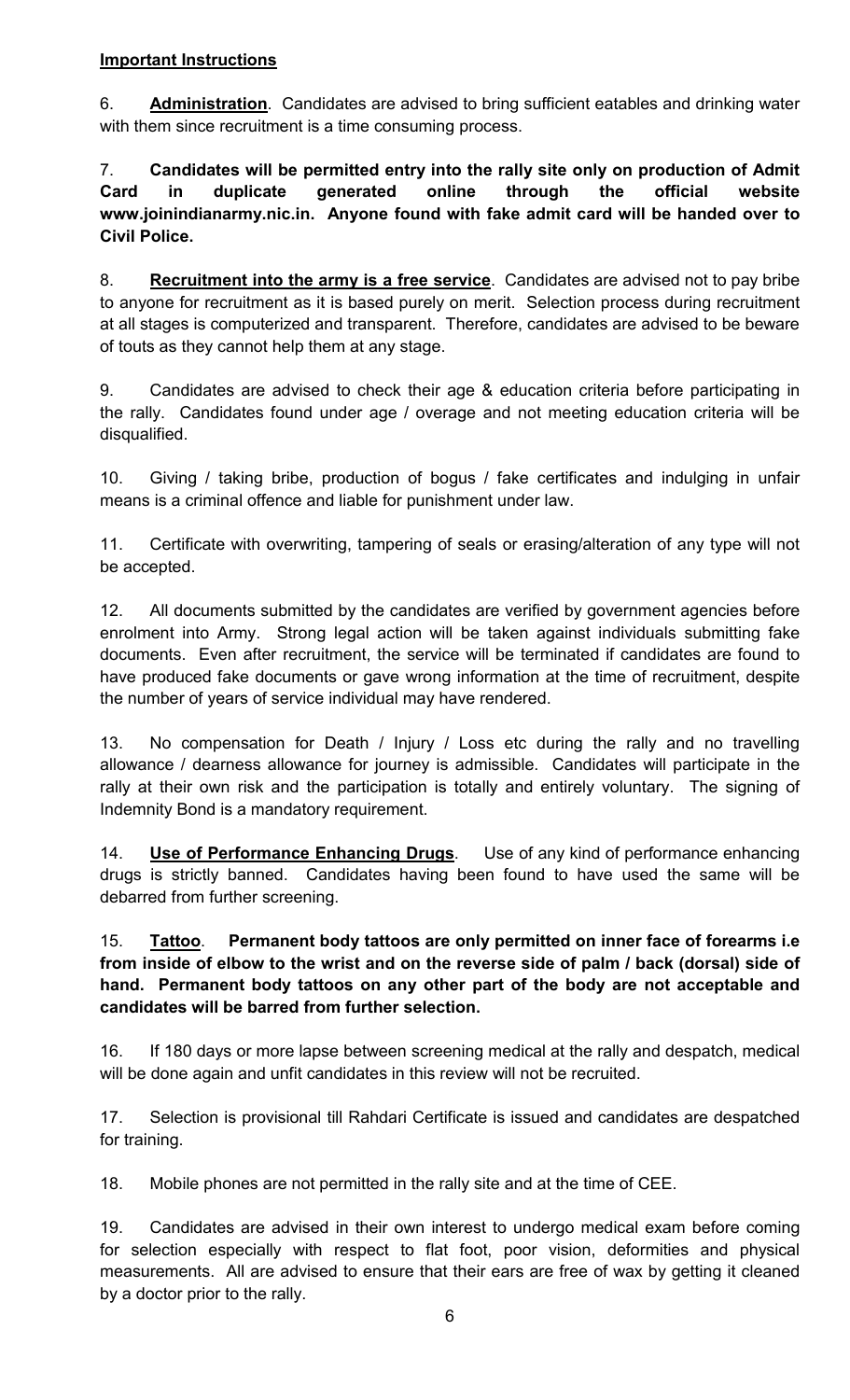20. Candidates may have to present themselves at rally site for three to four days. Candidates should make arrangements for stay under their own arrangements.

21. Negative marking would be applicable in CEE.

22. Result of written examination will be declared on the official website **www.joinindianarmy.nic.in.** No separate letter will be sent to the candidate. It is the responsibility of candidate to check his result and report to ARO for documentation.

23. For more details, contact on :-

(a) Tele No - 0581-2402000 ARO Bareilly Office.

(b) Mobile No - 7457910616 Recruiting Officer.

24. **Disclaimer**. The terms and conditions, given in the notification and on the website are subject to change and should, therefore, be treated as guidelines only. In case of any ambiguity, the existing policies, rules and regulations of Indian Army / Government of India will be final. Details are also available on website **www.joinindianarmy.nic.in**

Place : Amethi

Date : Sep 2019 Dir Rtg

Col ARO, Amethi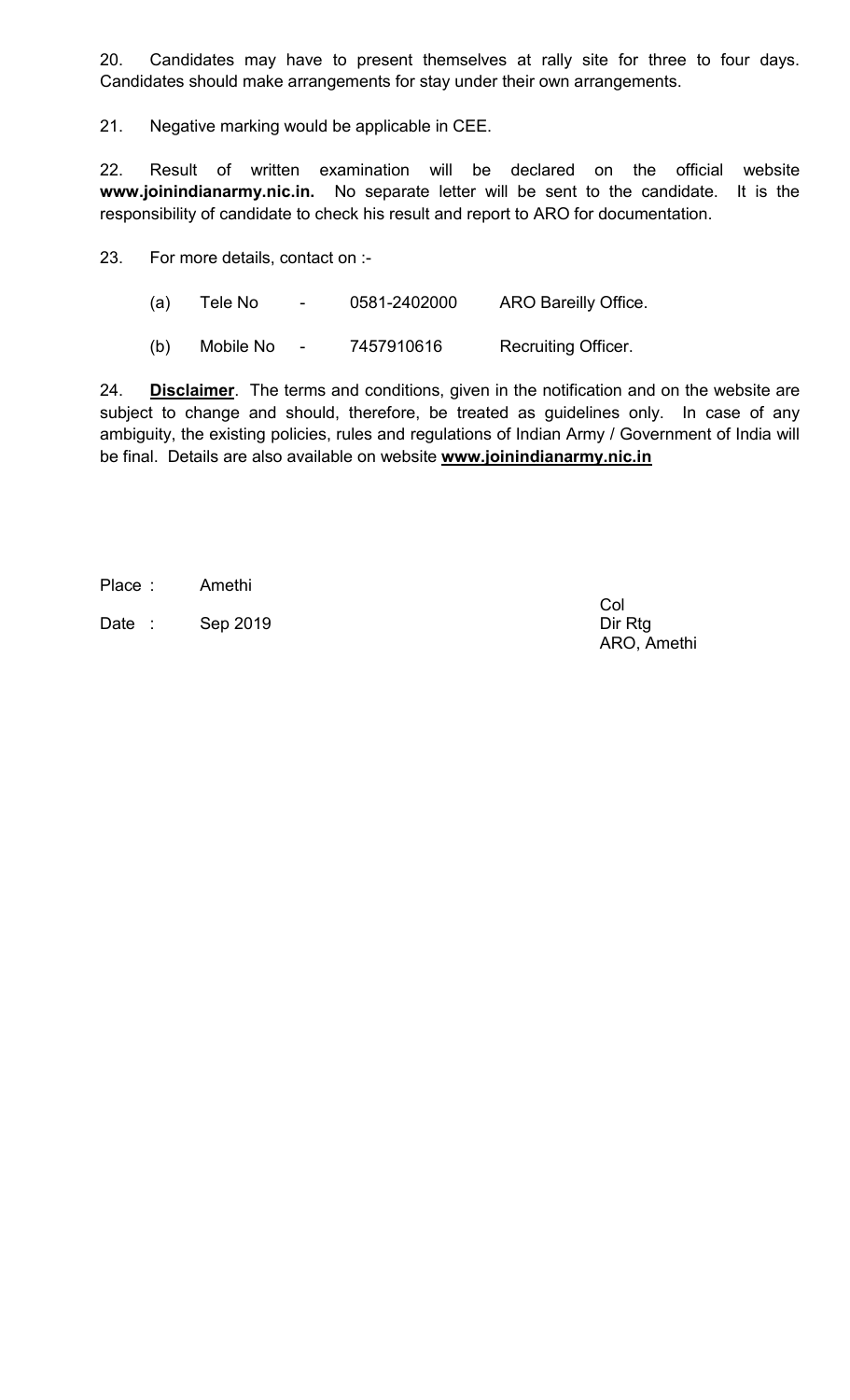#### **NON JUDICIAL STAMP PAPER (Rs 10/-) (SUGGESTED FORMAT FOR AFFIDAVIT)**

|     |                                                                                                                                                                                                                                                                           |                                              |                                                                                                                                                                                                                                                     |                            | Passport              |  |  |  |
|-----|---------------------------------------------------------------------------------------------------------------------------------------------------------------------------------------------------------------------------------------------------------------------------|----------------------------------------------|-----------------------------------------------------------------------------------------------------------------------------------------------------------------------------------------------------------------------------------------------------|----------------------------|-----------------------|--|--|--|
|     |                                                                                                                                                                                                                                                                           |                                              | (a) I belong to the following Caste / Religion :-                                                                                                                                                                                                   |                            | Size<br>Photo         |  |  |  |
| (b) |                                                                                                                                                                                                                                                                           |                                              | My Residential Addresses are as under :-                                                                                                                                                                                                            |                            | Size $3.5x$<br>4.5 cm |  |  |  |
|     | (i)                                                                                                                                                                                                                                                                       |                                              | <b>Permanent Home Address</b>                                                                                                                                                                                                                       |                            |                       |  |  |  |
|     | (ii)                                                                                                                                                                                                                                                                      | <b>Postal Address</b>                        |                                                                                                                                                                                                                                                     |                            |                       |  |  |  |
|     | (iii) I fully understand that if enrolled, a detailed verification of my character<br>and antecedents will be carried out by police and civil administration from my<br>permanent address submitted above and also places where I have resided in the<br>last five years. |                                              |                                                                                                                                                                                                                                                     |                            |                       |  |  |  |
|     | (iv)                                                                                                                                                                                                                                                                      |                                              | My places of residence in the last five years are as stated under:-                                                                                                                                                                                 |                            |                       |  |  |  |
|     | S/No                                                                                                                                                                                                                                                                      | <b>From</b>                                  | To Residential Address in full i.e. House Number,<br>Lane/Street/Road, Vill/Town/Mohalla, Thana, Post Office,<br><b>Tehsil and District</b>                                                                                                         |                            |                       |  |  |  |
| (c) |                                                                                                                                                                                                                                                                           | I am married/unmarried.                      |                                                                                                                                                                                                                                                     |                            |                       |  |  |  |
| (d) |                                                                                                                                                                                                                                                                           |                                              | I hereby certify that I am not involved in any civil/criminal case<br><b>OR</b>                                                                                                                                                                     |                            |                       |  |  |  |
|     | (i)                                                                                                                                                                                                                                                                       |                                              | I was involved in following cases but was acquitted:-                                                                                                                                                                                               |                            |                       |  |  |  |
|     | (ii)                                                                                                                                                                                                                                                                      | the control of the control of the control of | <b>OR</b>                                                                                                                                                                                                                                           |                            |                       |  |  |  |
|     | (i)<br>(ii)                                                                                                                                                                                                                                                               |                                              | Following court cases / FIR are pending against me :-                                                                                                                                                                                               |                            |                       |  |  |  |
| (e) |                                                                                                                                                                                                                                                                           |                                              | <b>Consent Certificate</b> . I am below 18 yrs and my parents give their consent, for<br>attending the Army Rect Rally. (if applicable)                                                                                                             |                            |                       |  |  |  |
|     |                                                                                                                                                                                                                                                                           |                                              |                                                                                                                                                                                                                                                     | <b>Signature of Father</b> |                       |  |  |  |
| (f) | Name $\_\_\_\_\_\_\$                                                                                                                                                                                                                                                      |                                              | I am authorised to attend UHQ rally because I am son/brother of No                                                                                                                                                                                  |                            |                       |  |  |  |
| (g) |                                                                                                                                                                                                                                                                           |                                              | I hereby certify that I, son of No______Name________ Regt ________ am eligible<br>for claiming bonus marks as none of my brothers have been enrolled in Army earlier / I<br>am not eligible to claim bonus marks (Cut whichever is not applicable). |                            |                       |  |  |  |

2. I am aware that there is only one recruitment rally conducted in a recruiting year (01 April to 31 March) for every district and therefore I am entitled to attend only once every recruiting year from my home town district based on my nativity/domicile certificate. I fully understand that if I attend another recruitment rally in the same recruiting year based on a different district Nativity/Domicile certificate, my candidature will be cancelled and if enrolled, I will be dismissed from service.